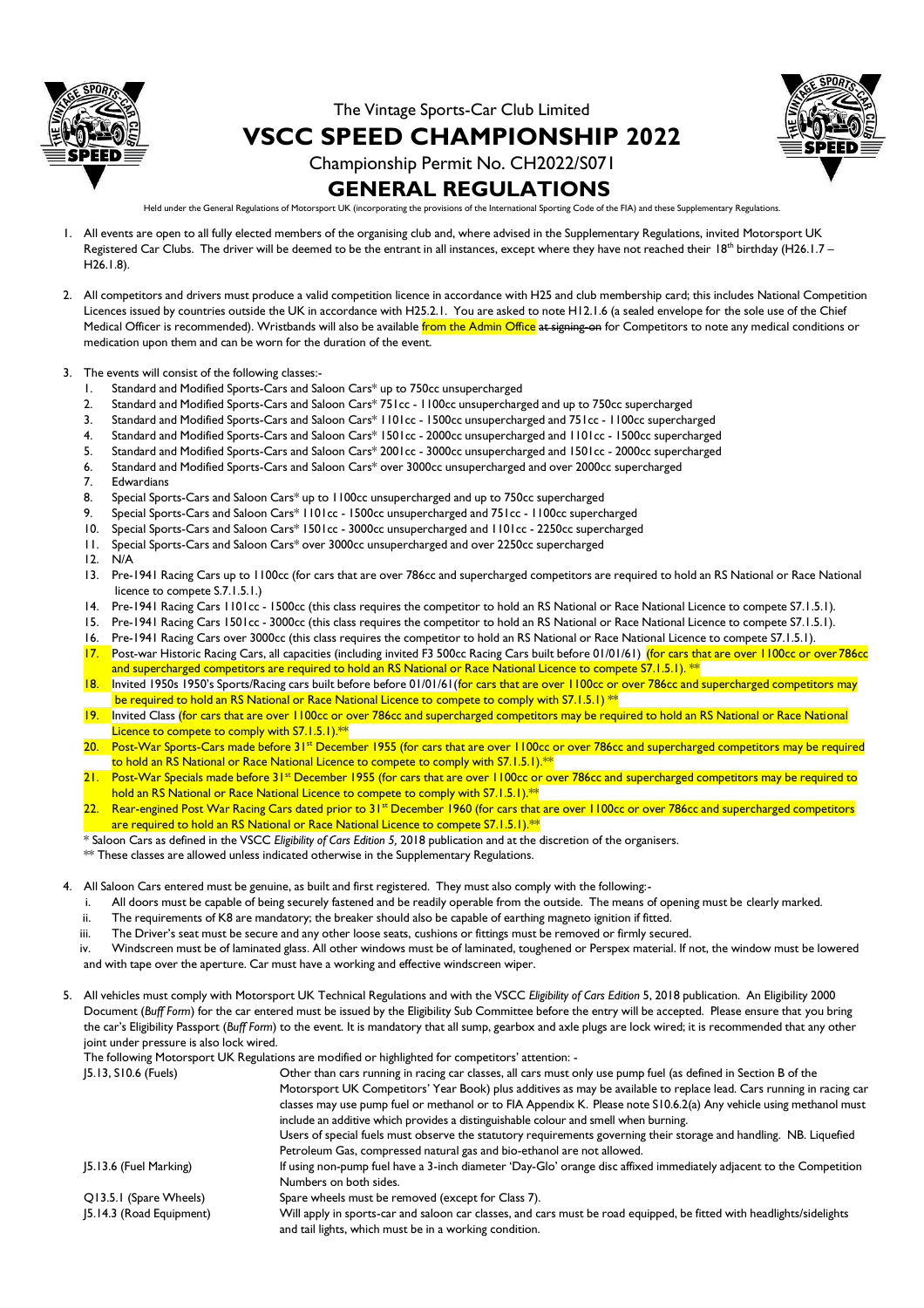| [5.17 (Silencing)        | All vehicles must meet the silencing levels of [5.17 and Appendix [1, Chart 5.18, Section 'G'. This will be strictly<br>enforced.                                                                                                                                                                                                                                                                                                                                                                                                                                                                                                                                                                                                                                               |
|--------------------------|---------------------------------------------------------------------------------------------------------------------------------------------------------------------------------------------------------------------------------------------------------------------------------------------------------------------------------------------------------------------------------------------------------------------------------------------------------------------------------------------------------------------------------------------------------------------------------------------------------------------------------------------------------------------------------------------------------------------------------------------------------------------------------|
| K3 (Fire Extinguishers)  | Fire Extinguishers are recommended for discharge into cockpit and engine compartment. These are no longer<br>mandatory. Should one be fitted, it must be of an approved type and in full compliance with K3.2<br>All competing cars* must carry an approved extinguisher complying with those found in Section K, Appendix I, Table<br>3 (page 188 of the Motorsport UK Yearbook 2021 and Appendix 3 (page 208 of the Motorsport UK yearbook 2021).<br>Note also the recommendation in S10.2.14 *Where it is found to be impractical in small single seat racing cars to<br>comply with this regulation, the VSCC Competition Secretary, by exception, may grant approval to run without an<br>extinguisher installed. This request must be made in writing prior to the event. |
| S10.10 (Timing Struts)   | Timing Struts are required to comply with S10.10. 'Where timing is activated by a light beam, the vehicles will be<br>fitted at the front with a vertical timing strut, minimum vertical height 254mm, the bottom of which shall be not less<br>than 180mm and no more than 200mm from the ground. The strut will be in matt black on both sides, over its total<br>area, which shall be not less than 254mm by 51mm. No other, or further forward, part of the vehicle may interrupt<br>these dimensions or actuate the timing.                                                                                                                                                                                                                                                |
| S10.2.15 (Towing Points) | Towing points of adequate strength and size are mandatory. They must be clearly identified and suitably marked using<br>a contrasting colour and be accessible to the front and rear of the vehicle.                                                                                                                                                                                                                                                                                                                                                                                                                                                                                                                                                                            |

6. Awards will be presented as follows:- The Fastest Time of the Day

Fastest time by a Vintage car not winning the above

Fastest Young Driver not winning either of the above

First and Second on Handicap (best percentage improvement on handicap) in each class, and not winning any other class award, subject to a minimum of six starters in each class

First and Second in each class, subject to a minimum of six starters in each class

First and Second Standard Vintage car in classes 1 – 6 only, subject to a minimum of six eligible starters in each class

First and Second Modified Vintage car in classes 1 – 6 only, subject to a minimum of six eligible starters in each class

First Automobile-Engined Car in Class 7

First and Second Vintage car in classes 8 – 11 and classes 13 - 16, subject to a minimum of six eligible starters in each class

In all 'Handicap', 'Vintage' and 'Overall' categories in each class, the awards will reduce by one if there are less than six starters, and where a competitor wins more than one award, only one prize will be awarded for all the achievements. For Vintage Awards to be allocated there needs to be a minimum of 2 Vintage cars in that class. There needs to be a minimum of 2 competing Automobile engine cars in Class 7 for the Automobile-Engined Car Award to be awarded to enable Automobile engine points to be allocated. Only Pre-war Cars and fully paid up VSCC Members will be eligible for named trophies. Awards to be retained. Additional awards may be declared in the SRs.

#### **7. Entries**

- i. The entry list opens and closes on the declared dates detailed below.
- ii. Entries must be made 'online' or sent on the official entry form and accompanied by the entry fee. Received entries will be acknowledged on receipt D16.1. Any entrant not receiving an acknowledgement within reasonable postal transit time of posting their entry should contact the Secretary of the Meeting at once.
- Entries will be accepted on a first come first served basis for the first 80%, with the remaining 20% selected at the discretion of the organisers (H29.1.1 H30.1.1) and in accordance with the Club's published guidelines – VSCC entrants being priority; acceptance/rejection will be notified after the closing date. All entries for Round 8 - Prescott Long Course Hill Climb will be pending as the event will give priority to the top 5 contenders in each class of the Championship. Prescott Vintage Speed Hill Climb will be 70% confirmed entries owing to the high demand.
- iv. Competitors are responsible for sending in correct and complete entries with the correct entry fee prior to the closing date for entries before each event.
- v. Incorrect or incomplete entries (Including Driver to be Nominated Entries) are to be held in abeyance until they are complete and correct and the date of receipt for acceptance of entry purposes shall be the date on which the Meeting Organiser receives the missing or corrected information or fee.
- vi. No reserves will be accepted, however a call up list will be operational should an event become oversubscribed, priority entry will be given to Classes 1 to 16.
- vii. If non-starters notify the office of their withdrawal from an event before entries close they will receive a full refund of the entry fee. If they notify the office after entries have closed they will receive a 50% refund, if a reserve can be found to take their place. If no reserve can be found they will be charged full fee. If a competitor notifies the office of their withdrawal after 4pm on the Wednesday immediately prior to the event they will be charged the full entry fee. Consideration will be made for exceptional circumstances at the discretion of the Secretary of the Meeting and/or the Club Secretary.
- viii. Entries to Round 3 of the VSCC Speed Championship Harewood Hill Climb are being dealt with by the Harewood Hill Climb via their website www.harewoodhill.co.uk or their Entries Secretary - Jackie Wilson entries@harewoodhill.com
- ix. Entries to Round 4 of the VSCC Speed Championship Shelsley Walsh Hill Climb are being dealt with by the Midland Automobile Club directly via their website https://www.shelsleywalsh.com or competition@mac1901.co.uk

| Event                               | Date                    | <b>Entry Fee</b> | <b>Maximum</b><br>Number of<br><b>Entries</b> | <b>Entries</b><br>Close | $%$ of<br>confirmed<br>entries |
|-------------------------------------|-------------------------|------------------|-----------------------------------------------|-------------------------|--------------------------------|
| Round I - Curborough Speed Trials   | 01/05/2022              | £155             | 115                                           | 18/04/2022              | 80                             |
| Round 2 - Wiscombe Park Hill Climb  | 08/05/2022              | £170             | 130                                           | 24/04/2022              | 80                             |
| Round 3 - Harewood Hill Climb       | 04/06/2022              | TBA              | 120                                           | 22/05/2022              | 80                             |
| Round 4 - Shelsley Walsh Hill Climb | 03/07/2022              | £155             | 130                                           | 03/06/2022              | 80                             |
| Round 5 - Prescott Speed Hill Climb | 06/08/2022 - 07/08/2022 | £195             | 275                                           | 24/07/2022              | 70                             |
| Round 6 - Loton Park Hill Climb     | 10/09/2022              | £190             | 135                                           | 29/08/2022              | 80                             |
| Round 7 - Loton Park Hill Climb     | 11/09/2022              | £190             | 135                                           | 29/08/2022              | 80                             |
| Round 8 - Prescott Long Course      | 24/09/2022              | £190             | 150                                           | 11/09/2022              | 80                             |

8. Results will be published in accordance with D26.1.1 at the end of the meeting, declared as Provisional for 7 days before being declared as Final.

9. Awards on the day (Fastest Time of the Day, Fastest Vintage & Fastest Young Driver) will be issued using the provisional results.

10. Competitors will have the opportunity of walking the course S.2 and two practice runs. Practice will be run in class order. All competitors must complete at least one timed practice run in accordance with S2.1.4. The Organisers reserve the right to run Practice under convoy conditions, should the event in question so require.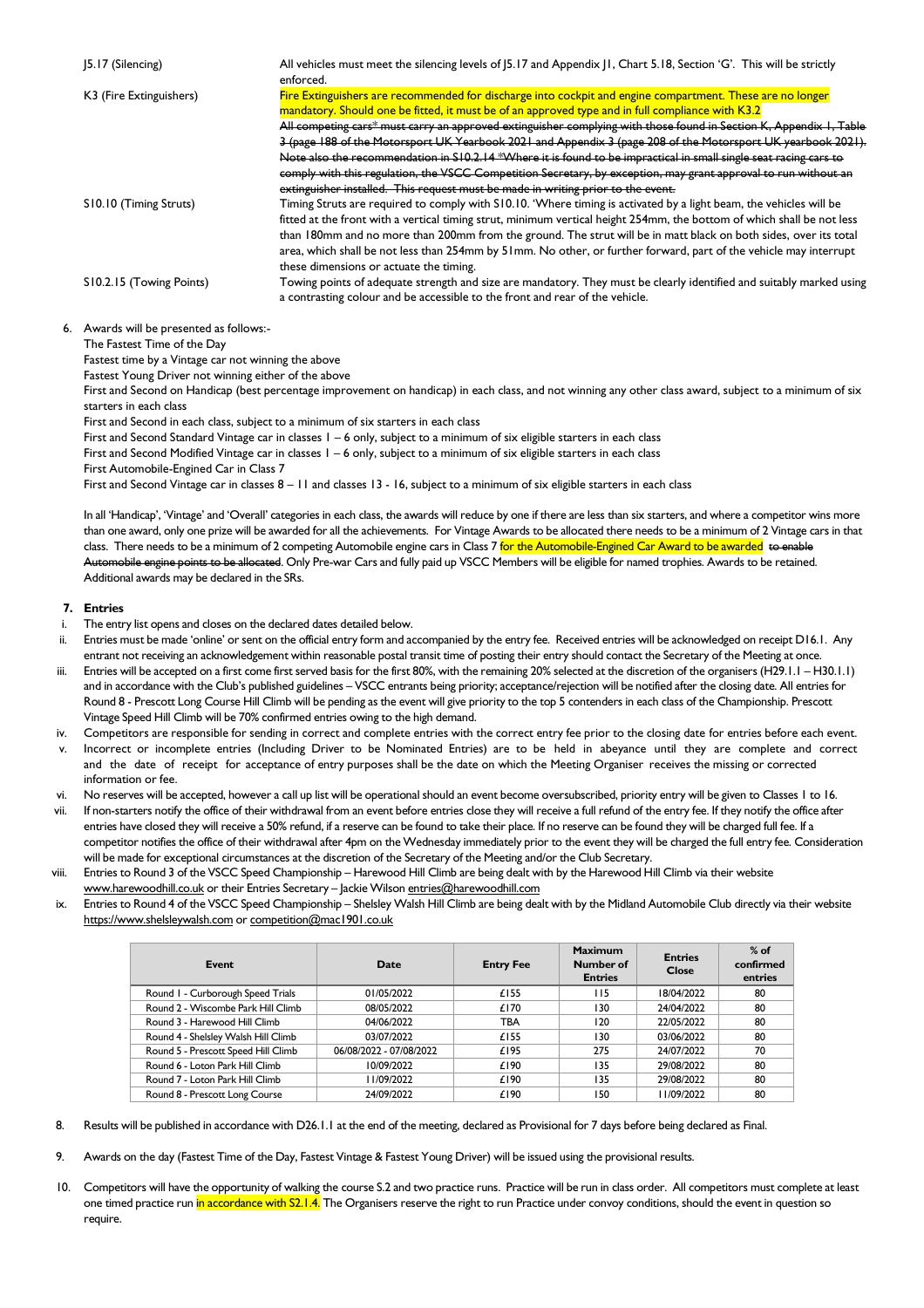- 11. Starting order will be in Class order. Cars will start singly. The starting signal will be given by light(s). Timing will be electronic and activated by a light beam. Timing starts on the passage of the car over the start line. The finish line will be indicated by chequered boards either side of the road at Sprints or a banner across the road in the case of Hill Climbs. Timing Struts are required to comply with S10.10. 'Where timing is activated by a light beam, the vehicles will be fitted at the front with a vertical timing strut, minimum vertical height 254mm, the bottom of which shall be not less than 180mm and no more than 200mm from the ground. The strut will be in matt black on both sides, over its total area, which shall be not less than 254mm by 51mm. No other, or further forward, part of the vehicle may interrupt these dimensions or actuate the timing.'
- 12. The Club reserves the right to enable extra runs, should time allow, which will not count toward Championship Points, Class Awards or Annual Aggregate Scores.
- 13. Competitors will be identified by numbers which may be available from the organisers at £3.00 per set. These comply with Motorsport UK regulations, as must any numbers an entrant provides for themselves S9.2.5.

|                              | 14. All other General Regulations of the Motorsport UK apply as written, except for the following which are modified:-    |
|------------------------------|---------------------------------------------------------------------------------------------------------------------------|
| H27 & H28.1 (Advertising)    | No competing car may carry any advertising unless authorised or provided by the Organisers.                               |
| D17 (Entries)                | No car may be entered in more than one class.                                                                             |
| Q12.7 (Handicaps)            | Handicap times may be adjusted after practice on the day of the event and final handicap times will be displayed. In      |
|                              | addition, any driver who in any run improves upon their best practice time by more than 5% may be excluded from the       |
|                              | handicap awards.                                                                                                          |
| D25.1.12 (Car/Driver Change) | Any change of car or driver from that shown in the programme can only be sanctioned in writing by the Stewards of the     |
|                              | Meeting. Requests for such changes must be submitted to the Secretary of the Meeting, in accordance with the provisions   |
|                              | on D25.1.12, except that sub-paragraph (b) is modified such that 'or Driver' should be inserted after 'No change of car'. |

- 15. Any competitor driving on the course except under official instruction may be excluded.
- 16. Any appeal or protest must be lodged in accordance with C5 and C6.
- 17. All competitors should read the Official Notice Board when they sign-on and after practice/before the timed runs commence to check for any amendments/changes.
- 18. Competitors are reminded that appropriate Motorsport UK compliant fire-resistant overalls, flame-resistant gloves, goggles (where applicable) and helmets are a mandatory requirement at speed meetings S9.2.1; balaclava and socks are strongly recommended.
- 19. Any competitor planning to use an on-board camera, must make themselves familiar with [5.21. Any on-board camera must be securely mounted and ready for inspection at Scrutineering. Once this inspection has been passed, the Scrutineers will issue a 'Passed On-board Camera Inspection' sticker. This sticker will be inspected in the Assembly Area before being permitted on to the course. The presentation of a competing car in the Assembly Area with an on-board camera fitted, but failing to display a 'camera inspection' sticker may result in access to the course being declined and the competitor being reported to the Clerk of the Course. In the case of the competitor being involved in an incident, all video footage must be surrendered to the organising club and/or the circuit immediately K10.3.3(d) applies regarding cameras fitted to crash helmets.
- 20. The use of cars, motorcycles or any other vehicles at more than walking or gentle speed on any part of the site, or use of any drones or fireworks within the vicinity is specifically banned. Anyone connected with the event found behaving in such or similar fashion that could endanger others, or the future of the event, will be reported to both the Clerk of the Course and the Duty Director, for consideration of immediate exclusion from the meeting, and also to the Club Committee for further action.
- 21. All competition numbers must be removed or completely obscured if/when the car is taken off the site J4.1.7 and S9.2.6. Any non-road legal car must not be driven from the venue. Any competing car seen on the public highway displaying competition numbers will be reported to the Clerk of the Course.
- 22. Speed Log Books for non-road registered competing cars running in racing car classes are required. Entrants should note the requirements for log books for Speed Events S9.1.7.
- 23. In accordance with D13.1.4, all Drivers and Officials consent to submit themselves to an alcohol breathalyser test as required. The Club's approved equipment used for testing are 'AlcoSense Ultra' breathalysers within valid calibration periods of their current calibration certificates. Calibration and maintenance of the devices will be undertaken by AlcoSense Breathalysers. A Driver or Official who is considered to be possibly unfit due to consumption of alcohol will not be permitted to participate. Such persons may request a re-test after a period of at least 60 mins. If the Driver or Official is still considered unfit following the second test he/she remains ineligible to participate. Should a Driver not participate in either qualifying or a race / timed run due to the possibility of being unfit due the consumption of alcohol, further participation shall be at the sole discretion of the Clerk of Course. In addition to the test, the Clerk of the Course and/or the Secretary of the Meeting may, at their sole discretion, direct that a test be carried out on any Driver or Official at any time during the meeting should they consider there are grounds for doing so. The results of all breathalyser tests remain confidential between the Secretary of the Meeting, the Clerk of the Course and the Driver or Official concerned. Refusal or withdrawal of consent to take a breathalyser test will be treated as a failure of the test and the Driver or Official shall be excluded from participation at the meeting.

N.B. Competitors' and Officials/Marshals will be selected at random for alcohol testing prior to the event. Those selected will be marked on a Bulletin which will be clearly displayed on the Official Notice board. If selected, Competitors' and Officials/Marshals should present themselves to the Secretary of the Meeting prior to the commencement of their first practice/duty.

## 24. **SAFETY, HEALTH, ENVIRONMENT AND FIRE (SHEF) AT THE VINTAGE SPORTS-CAR CLUB (VSCC) AND DURING VSCC EVENTS**

It is the Policy of the Vintage Sports-Car Club (the Club) to operate in a positive culture of safety, health, and environmental protection throughout its entire business and sporting activities. To this end, the Club will coordinate all relevant activities under the collective heading of Safety, Health, Environment and Fire, or 'SHEF'.

The Club fully recognises the potential risks in its activities, the application of relevant legislation, and that it has the ultimate legal responsibility in these matters both in the workplace and at the Club's events. Accordingly, the President accepts overall responsibility for policy formulation and effective implementation of that policy. In turn, all employees, competitors, officials, and volunteer helpers are responsible for all SHEF duties allocated to them, either directly, or as a result of the Club's SHEF policy. Members of the public at Club events, whether paying or not, will be advised of their responsibilities as a result of their decision to spectate.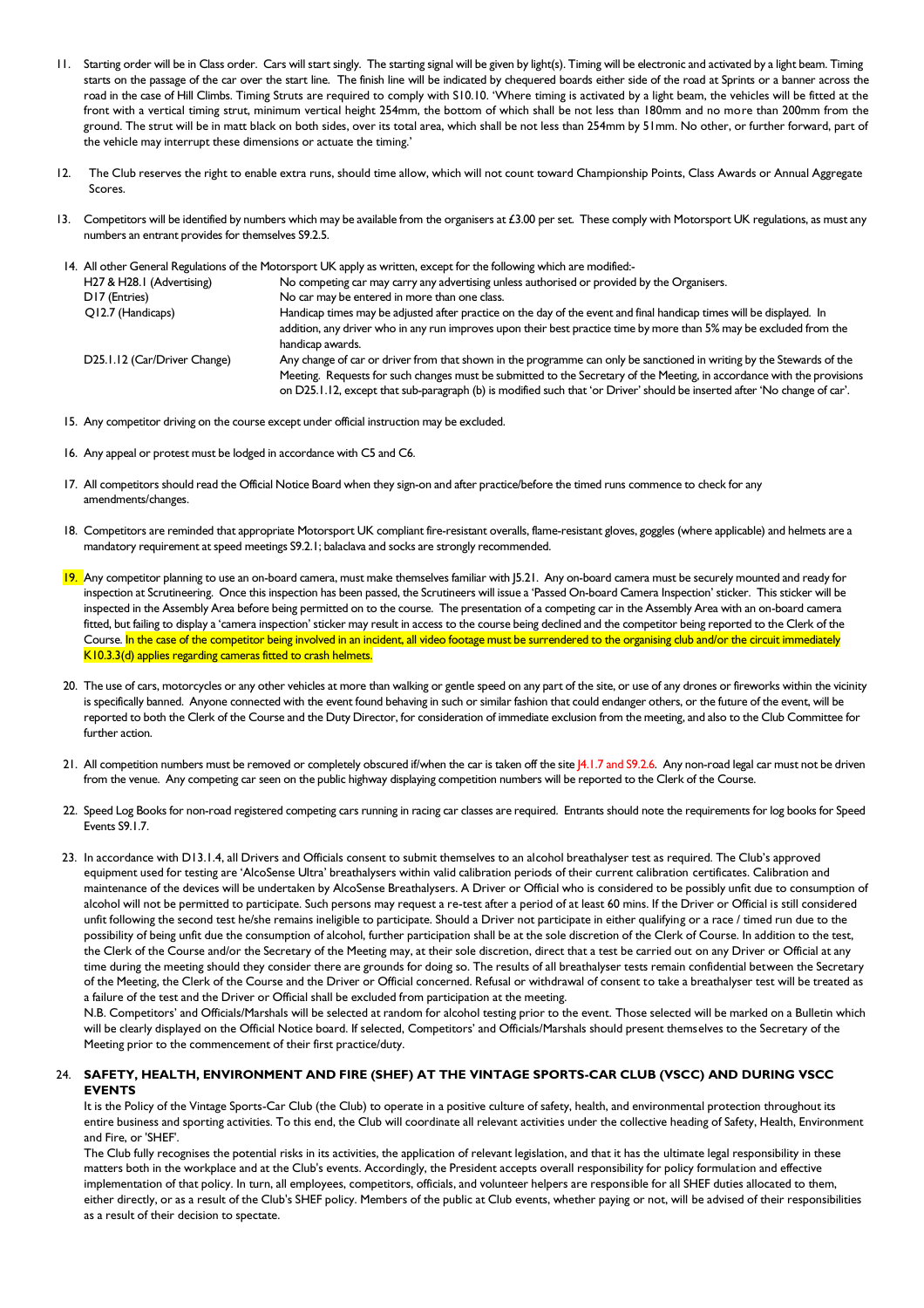In pursuance of this policy, the Club will progressively identify all hazards and take measures to reduce risk. Motor Sport is spectacular and exciting, providing enjoyment to competitors and spectators alike, but there are many aspects of the sport which carry inherent risk. Much of this risk cannot be eliminated totally, and the emphasis must therefore be placed on controlling the risk through effective risk management systems. The purpose of such Risk Management will be elimination of the risk where possible, or to reduce the risk to levels which are demonstrably As Low As Reasonably Practicable (ALARP) where it cannot.

Throughout all of its activities, the Club will appoint an appropriate number of competent persons to implement the Club's SHEF procedures. In addition, a number of SHEF committees are established to ensure proper consideration of all risk factors, Committee members and other competent persons may be employees or volunteers. Competence will be guaranteed by formal training, the maintenance of records and, for motor sports events, full compliance with the rules and regulations of Motorsport UK, the governing body of the sport in the UK, and the venue owners.

. Paul Tunnicliffe, President 2022

#### 25. **CARBON OFFSETTING SCHEME**

The VSCC is operating a Carbon Offsetting Scheme in 2022, where an additional £1 will be added to each entry fee and donated to The Woodland Trust inorder to offset the environmental impact of our Motorsport activities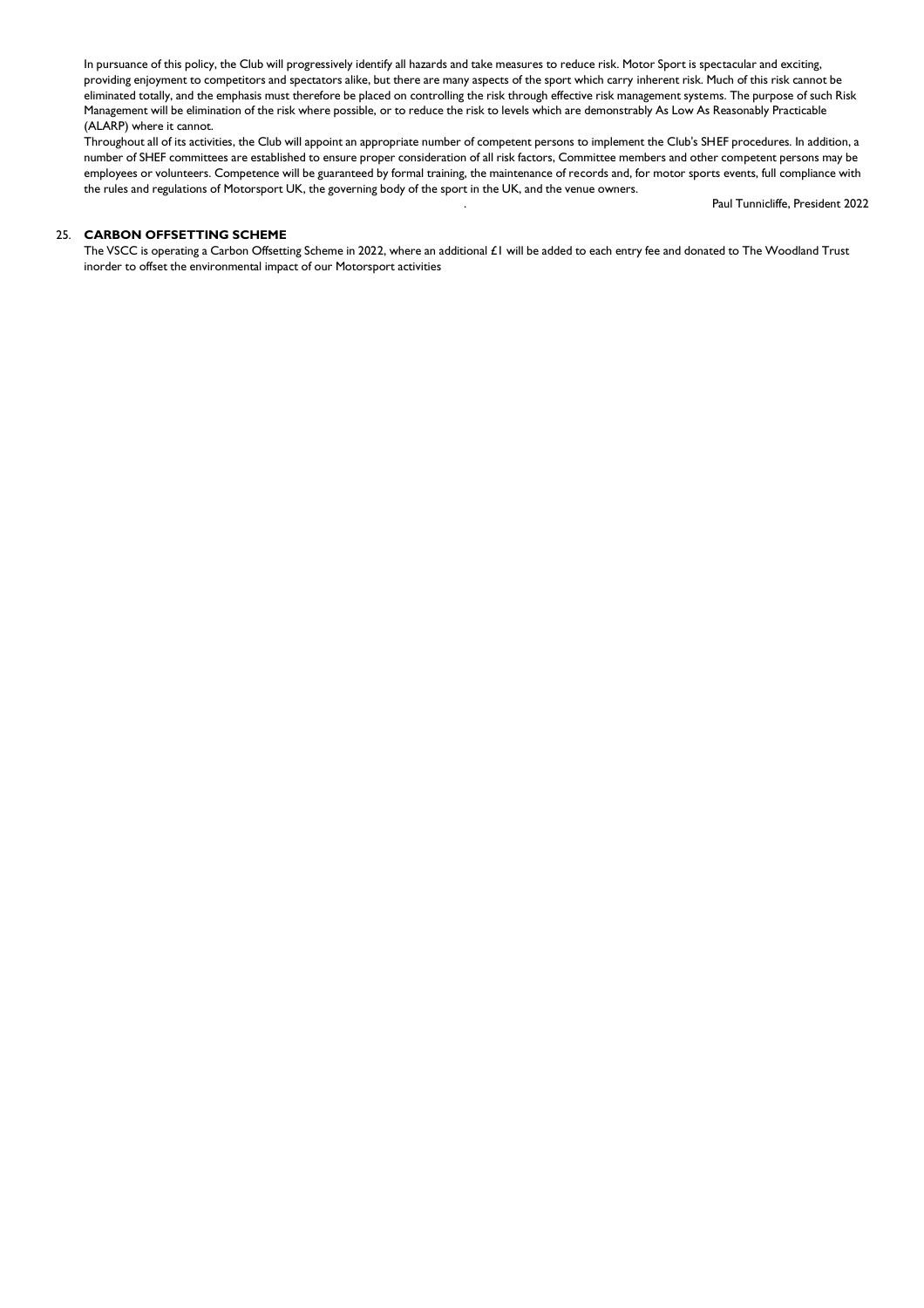

The Vintage Sports-Car Club Limited **VSCC Speed Championship - Round 5 Prescott Speed Hill Climb**



Saturday/Sunday 6 / 7 August 2022 Motorsport UK Permit Number: TBA

Held under the General Regulations of Motorsport UK (incorporating the provisions of the International Sporting Code of the FIA) and these Supplementary Regulations.

# **Supplementary Regulations**

- 1 The Vintage Sports-Car Club Ltd will organise a Interclub permit hill climb meeting at Prescott Speed Hill Climb course, Prescott Hill, Gotherington, Gloucestershire, GL52 9RD on Saturday/Sunday 6 /7 August 2022
- 2 The meeting will be governed by the General Regulations of the Motorsport UK (incorporating the provisions of the International Sporting Code of the FIA), the General Speed Regulations of the VSCC, these Supplementary Regulations and any written Instructions the organising club may issue for the event.
- 3 Motorsport UK Permit Number: TBA
- The meeting has been inscribed with the FIA as a NCAFP
- 5 The event is open to fully elected members of the organising club. The driver will be deemed to be the entrant in all instances, except where they have not reached their  $18^{th}$  birthday (H26.1.7 – H26.1.8)
- 6 An approximate programme for the meeting will be: -

Saturday 0830hrs Practice commences

Sunday 0900hrs Competitive runs commence The finalised timetable will be published in the Competitors' Instructions.

- 7 The length of the course is approximately 0.500 miles (804 m) the original hill course (omitting the loop extension) rising over 200 feet via short straights, fast and slow corners and a breath-taking hairpin on a tarmac surface
- 8 The maximum number of entries for this event will be 275 and a call up list, as detailed in the VSCC Speed Championship General Regulations 2022, will be available should this event become oversubscribed.
- 9 Awards will be presented as detailed in the General Regulations 2022 and as detailed below:- The Fastest Time of the Day (The Mays-Berthon Trophy; to be held for a nominal period of one year) Fastest Bugatti (Peter Hampton Tankard; to be held for a nominal period of one year) Fastest Non Aero-engined Edwardian (Sam Clutton Memorial) Best presented car (Silver Con-Rod Trophy; to be held for a nominal period of one year)
- 10 Please make the most effective use of the paddock space; do not take up more space than is absolutely necessary and ensure that you have adequate supply of fuel for the meeting. Owing to space limitations, no support vehicles of any kind may remain in the paddock after unloading. In order to accommodate some of those entrants who insist they need a transporter nearby in order to keep their racing car maintained during the meeting, a small area will be reserved in the flattest section of the paddock (at the bottom of the paddock) in Zone A. 'Pitches' in this area may be reserved on a first-come, first-served basis, by indication on the entry form. These will only be considered on valid fully paid up completed entries received at the Club Office (i.e. not pro-forma entries). Only transporter vehicles will be permitted; motor homes, ordinary cars, open trailers, 'race-shuttles', etc. will not be permitted to occupy these spaces. After these pitches have been allocated, no further admission of transporters etc. will be considered. The organisers reserve the right to reject any transporter pitch application they consider unnecessary, eject any vehicle which breaks the spirit of this regulation or amend this arrangement in the event of abuse of this regulation.
- 11 The Secretary of the Meeting to whom all entries must be sent is:- Carrie Bedford, VSCC, The Old Post Office, West Street, Chipping Norton, Oxfordshire, OX7 5EL
- 12 Officials of the Meeting: Motorsport UK Steward TBA Club Stewards Rosemary Adams Dave Nursey Senior Clerk of the Course Andrew Tongue Deputy Clerk of the Course John Felix Chief Scrutineer Richard Smith Chief Timekeeper TBA Chief Medical Officer TBA Chief Handicapper Mark Ballard Secretary of the Meeting Carrie Bedford
- 13 Classes 17, 18,19, 20, 21 & 22 as stated in the General Regulations will not be accepted for this event.

This event is a qualifying round of the VSCC Speed Championship 2022 – Motorsport UK Registration Number CH2022/S071(D)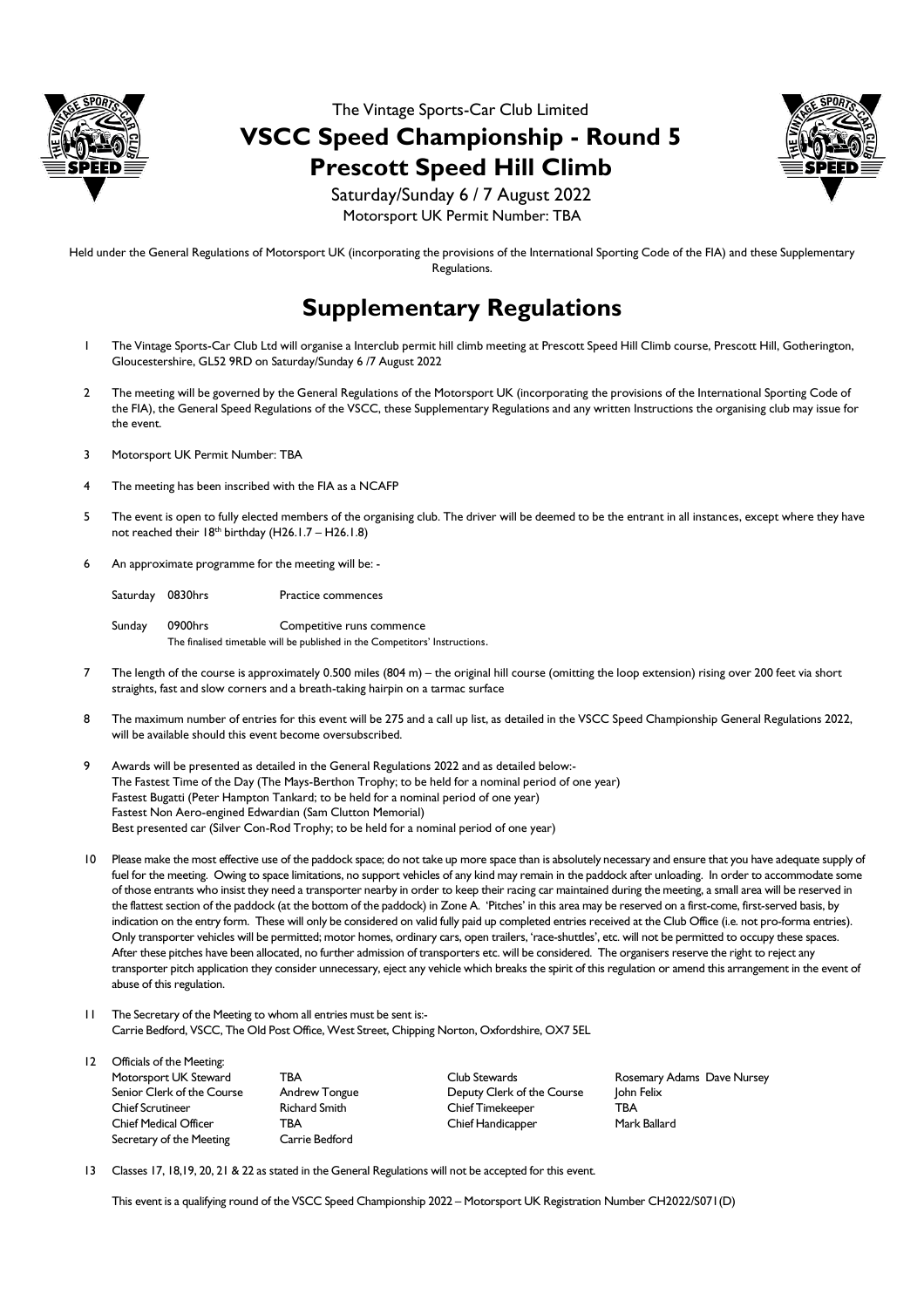

# VINTAGE SPORTS-CAR CLUB



# Prescott Hill Climb 6-7th August 2022

'Held under the General Regulations of Motorsport UK (incorporating the provisions of the International Sporting Code of the FIA) and the Supplementary Regulati

|  |  | ${\color{red}{{\bf \texttt{POSTCODE}}:\textbf{\texttt{}}}}$                                                                      |  |  |
|--|--|----------------------------------------------------------------------------------------------------------------------------------|--|--|
|  |  |                                                                                                                                  |  |  |
|  |  |                                                                                                                                  |  |  |
|  |  |                                                                                                                                  |  |  |
|  |  |                                                                                                                                  |  |  |
|  |  | REG NO (*): _____________________________CAPACITY (*): __________BODY TYPE (*): ___________________________S'CHARGED? (*) YES/NO |  |  |

Select Your Payment Method (\*):

I wish to enter class: (\*)Standard and Modified Sports Cars Up to 750cc Unsupercharged / Standard and Modified Sports Cars 751-1100cc Unsupercharged and up to 750cc Supercharged / Standard and Modified Sports Cars 1100-1500cc Unsupercharged and up to 1100cc Supercharged / Standard and Modified Sports Cars 1501- 2000cc Unsupercharged and up to 1500 cc Supercharged / Standard and Modified Sports Cars 2001-3000cc Unsupercharged and up to 2000cc Supercharged / Standard and Modified Sports Cars over 3000cc and over 2000cc Supercharged / Edwardian Automobile Engined Cars / Special Sports Cars up to 1100cc and up to 750cc Supercharged / Special Sports Cars 1101-1500cc Unsupercharged and up to 1100cc Supercharged / Special Sports Cars 1501-3000cc Unsupercharged and up to 2250cc Supercharged / Special Sports Cars over 3000cc Unsupercharged and over 2250cc Supercharged / Edwardian Aero Engined Cars / Pre 1941 Racing Cars up to 1100cc / Pre 1941 Racing Cars 1101-1500cc / Pre 1941 Racing Cars 1501-3000cc / Pre 1941 Racing Cars over 3000cc

Please enter any additional notes:

## Please answer these additional questions

Is this car to be shared with another driver at this event? No  $\sqrt{Y}$ es

If so with whom?

If the entry is over subscribed, which driver is to have preference?

Do you hold a valid Road Traffic Act issued Driving Licence? Yes / No

What type of Competition Licence do you hold? Race / Speed / Non-Race

What grade of Competition Licence do you hold? Interclub / National / International

If you are entering classes 13 (and your car is over 786cc & Supercharged) or classes 14, 15 or 16 you will need a National Grade Competition licence, please confirm you are eligible for these classes: Yes / No / Not entering any of these classes

I confirm that I understand the VSCC Eligibility Rules regarding differentials in particular that: Locked axles are only permitted where they were original equipment. Limited slip differentials are only allowed in PVT Racing Cars. The following applies: *Conventional open and free differential /* Fully locked (ie inoperable) different as originally fitted / Other

Is your car running stripped? (i.e. with no wings and lights)  $\mathsf{No}$  / Yes

Please advise the Chassis/Engine Number of your car (Racing Cars only) \_

Do you require a Motorsport UK logbook issued for this car? n.b. not required if road registered No / Yes

Do you intend to deposit your Competition Licence for signature? No / Yes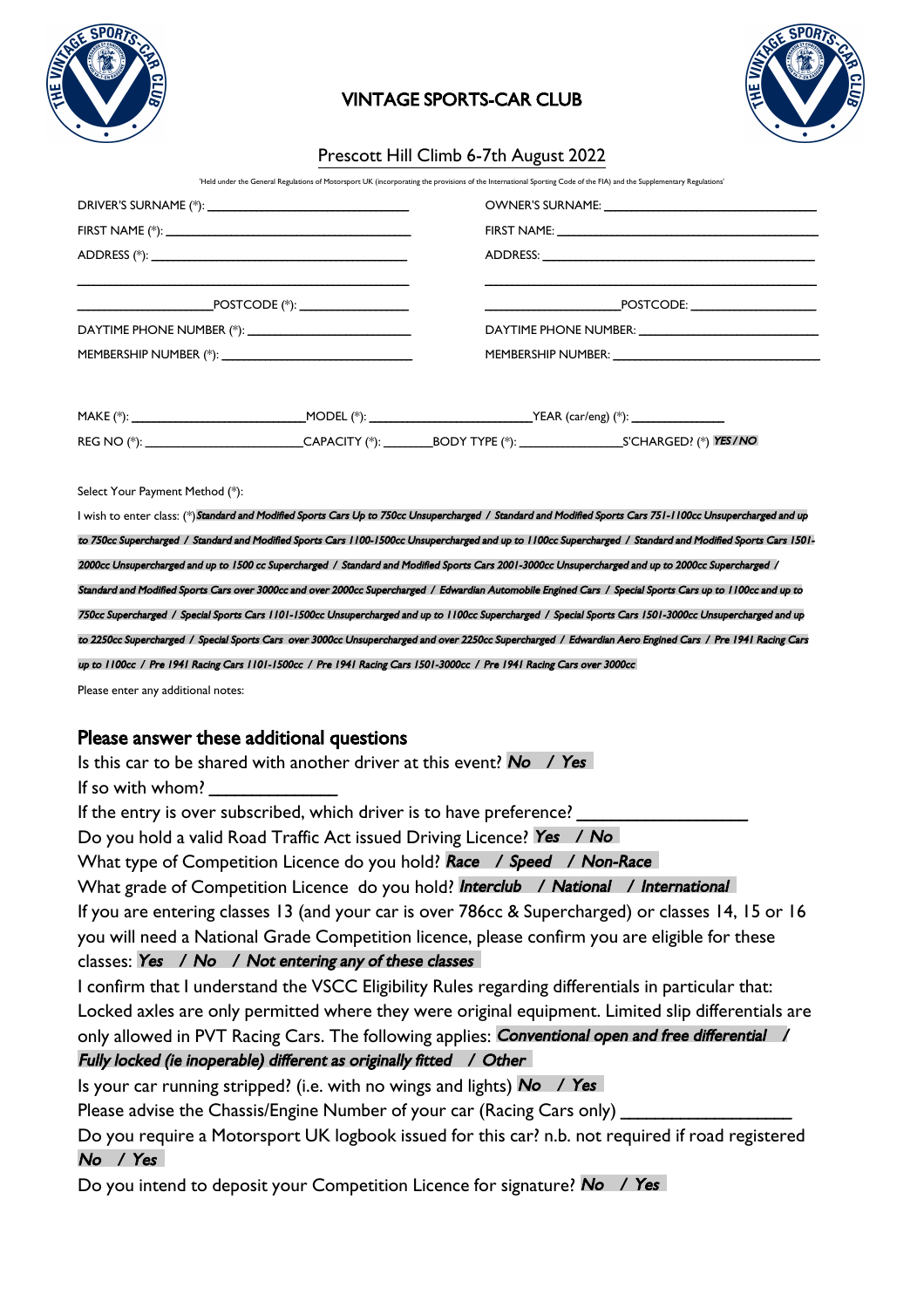Please advise the country in which your Competition Licence was issued: \_\_\_\_\_\_\_\_\_\_\_\_\_\_

Are your next of kin attending the event? No / Yes

Would you like to sign up to the VSCC Mentoring Scheme? No / Yes - as a mentor / Yes - as a Novice

Will you be driving your competing car to the event?  $\mathsf{No}$  / Yes

If your car is not self starting please give details of the method of operation and detailed starting instructions:

Please advise your competition licence number

Do you require a transporter pitch, as defined in paragraph 10 of the SRs? Yes / No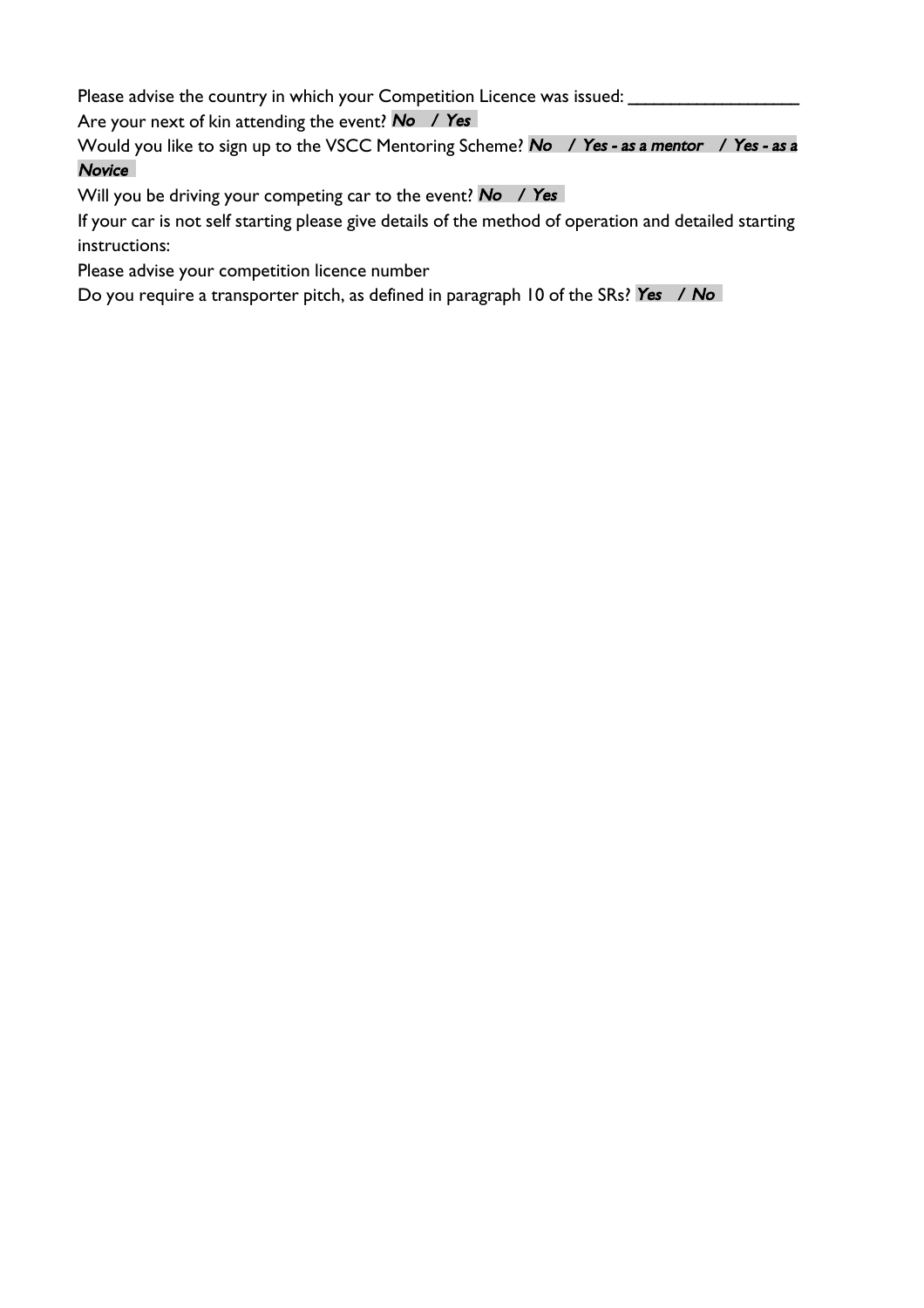#### I declare that:

1) I have been given the opportunity to read the General Regulations of Motorsport UK and, if any, the Supplementary Regulations for this event and agree to be bound by them. I declare that I am physically and mentally fit to take part in the

event and I am competent to do so. I acknowledge that I understand the nature and type of competition and the potential risk inherent with motor sport and agree to accept

that risk. I understand that motor sport can be dangerous and<br>accidents causing death, injury, disability and property damage can and do happen. I understand that these risks may give rise to my suffering personal injury o acknowledge and accept these risks.

2) To the best of my belief the driver(s) possess(es) the standard of competence necessary for an event of the type to which this entry relates and that the vehicle entered is suitable and roadworthy for the event having regard to the course and

the speeds which will be reached. The use of the vehicle hereby entered will be covered by insurance as required by the law which is valid for such part of this event as shall take place on roads as defined by the law.

and place on rease to centrol by the term.<br>3) I understand that should I at the time of this event be suffering from any disability whether permanent or temporary which is likely to affect prejudicially my normal control of the vehicle, I may not take part unless I have declared such

disability to Motorsport UK which has, following such declaration, issued a licence which permits me to do so. I undertake that at the time of the event to which this entry relates I shall have passed or am exempt from an ASN specified

medical examination within the specified period. (H10.1.6)

4) Any application form for a Licence which was signed by a person under the age of 18 years was countersigned by that person's parent/legal guardian/guarantor, whose full s and addresses have been given.

5) If I am the Parent/Guardian/Guarantor of the driver I understand that I shall have the right to be present during any procedure being carried out under the Supplementary Regulations issued for this event and the General Regulations of

Motorsport UK. As the Parent/Guardian/Guarantor I confirm that I have acquainted myself and the minor with the Motorsport UK General Regulations, agree to pay any appropriate charges and fees pursuant to those Regulations (to include

any appendices thereto) and hereby agree to be bound by those Regulations and submit myself without reserve to the consequences resulting from those Regulations (and any subsequent alteration thereof). Further, I agree to pay as

liquidated damages any fines imposed upon me up to the maxima set out in Part 3, Appendix 1. Note: Where the Parent/Guardian/Guarantor is not present there must be a Guardian who must produce a written and signed authorisation to so

act from the Parent/Guardian/Guarantor as appropriate.

6) I hereby agree to abide by the Motorsport UK Safeguarding Policy and Guidelines and the National Sporting Code of Conduct.

7) I have read and fully understood the regulations for Control of Drugs and Alcohol as contained in the Competitors' and Officials Yearbook Regulations H39, D35.1, G15.1.4 and have also fully familiarised myself with the information on the

web sites referred to (www.motorsportuk.org, www.ukad.org.uk and www.wada-ama.org) in particular the UK Anti Doping Rules which have been adopted by Motorsport UK. Further, if I am counter-signing as the parent or Guardian of a

minor then in addition to the deemed consent to the testing of that minor (UK Anti-Doping Rule 5.7.2) I hereby confirm that I give such consent for the minor concerned to be so tested.

8) I understand that my personal data is being processed solely for the purposes of running this event and will be handled by the organisers in accordance with Motorsport UK data protection policy which can be found at

www.motorsportuk.org/data-protection.<br>Indemnity: In consideration of the acceptance of this entry I agree that neither any one of or any combination of Motorsport UK and its associated clubs, the organisers, the track owners or other occupiers, the promoters and their respective

officers, servants, representatives and agents (the "Parties") shall have any liability for loss or damage which may be sustained or incurred by me as a result of participation in the Event including but not limited to damage to property,

ver caused. Nothing in this clause is intended to or shall be deemed to exclude or limit liability for death or personal Extending the fullest extent permitted by law I agree to<br>injury. To the fullest extent permitted by law I agree to

indemnify and hold harmless each of the Parties in respect of any loss or damage whatsoever and howsoever arising from my participation in this event.

State your age if under 18 **The Entrant/Driver is under 18 yrs, this form** must be countersigned by the appropriate Parent or Guardian.

| This form, along with the entry fee (195.00)                                  |                                                                                                                                                              |  |
|-------------------------------------------------------------------------------|--------------------------------------------------------------------------------------------------------------------------------------------------------------|--|
| by 24th July 2022. Cheques to be made payable to the VSCC Ltd.                |                                                                                                                                                              |  |
| NOTE: Please do not include fees for other meetings in your cheque.           |                                                                                                                                                              |  |
|                                                                               | (If you are making an entry by fax, both sides are required and your cheque (if applicable) must be received by the closing date for the entry to be valid.) |  |
| Please tick here if you are a VSCC Account Holder                             |                                                                                                                                                              |  |
| ONLY FOR PAYMENT BY VISA / MASTERCARD / DELTA / SWITCH (delete as applicable) |                                                                                                                                                              |  |
|                                                                               |                                                                                                                                                              |  |

Card No: \_\_\_\_\_\_\_\_\_\_\_\_\_\_\_\_\_\_\_\_\_\_\_\_\_\_\_\_\_\_\_\_\_\_\_\_\_\_\_\_\_\_\_ SWITCH Issue No: \_\_\_\_\_ Security No: \_\_\_\_\_ Valid From: \_\_\_\_\_ / \_\_\_\_\_ Expiry Date: \_\_\_\_\_ / \_\_\_\_\_

Name as on card:  $\blacksquare$   $\blacksquare$   $\blacksquare$  House No:  $\blacksquare$   $\blacksquare$   $\blacksquare$   $\blacksquare$   $\blacksquare$   $\blacksquare$   $\blacksquare$   $\blacksquare$   $\blacksquare$   $\blacksquare$   $\blacksquare$   $\blacksquare$   $\blacksquare$   $\blacksquare$   $\blacksquare$   $\blacksquare$   $\blacksquare$   $\blacksquare$   $\blacksquare$   $\blacksquare$   $\blacksquare$   $\blacksquare$   $\blacksquare$   $\blacksquare$   $\blacksquare$